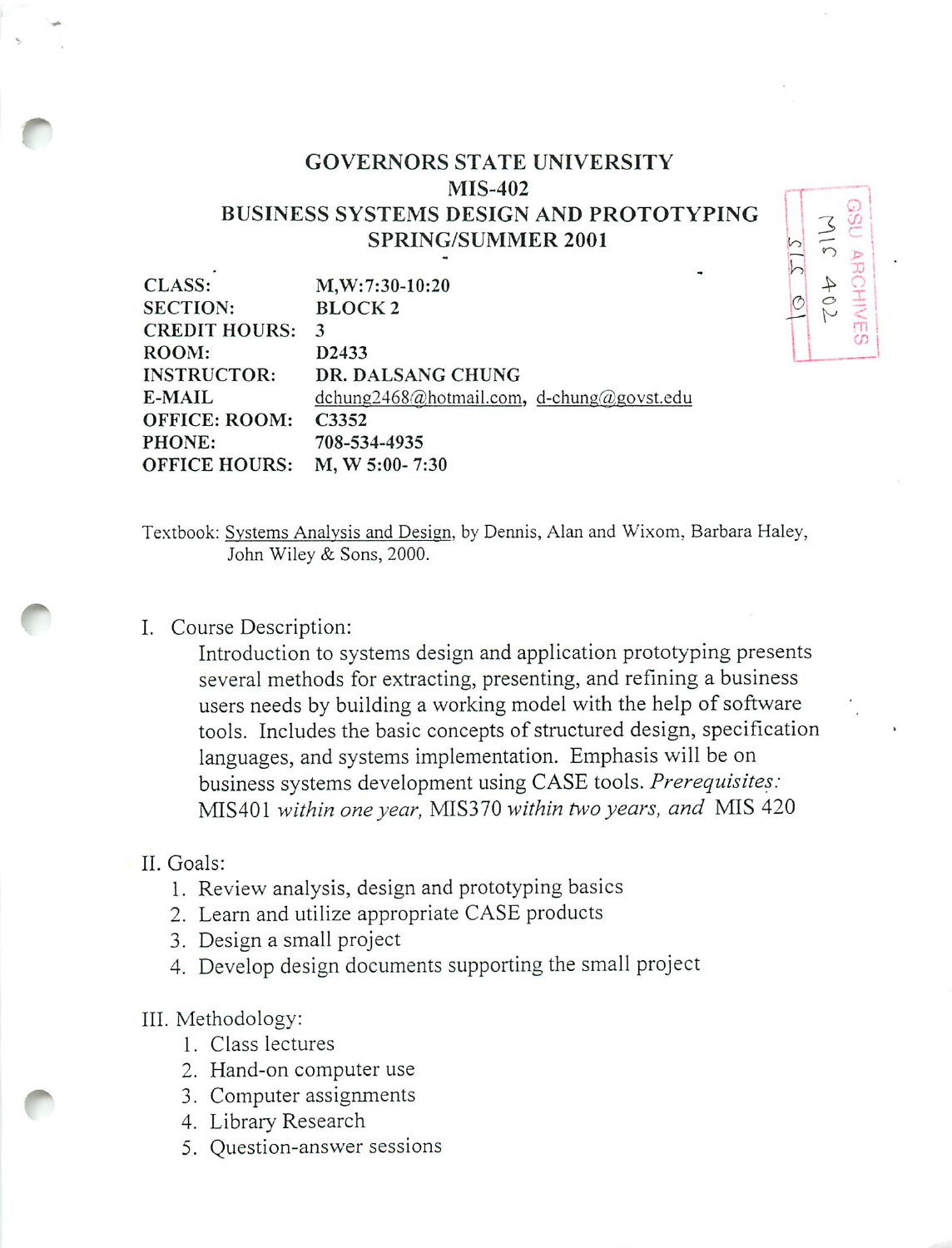- 6. Case discussion
- 7. Library assignments to read extra materials
- IV. Course Requirements:-
	- 1. Every student must have textbook, and read the textual materials in advance as assigned by the instructor
	- 2. Each student must take all exams including final.
	- 3. Each student must turn in the computer assignment or project on time before the class session starts. The late computer homework will be accepted by with the instructor's consents
	- 4. Every student must participate in the class discussions
	- 5. Each student must attend all the class sessions. The class attendance will be taken into account in computing the mid-term and the final course grade.
	- V. Course Evaluation

The course evaluation is designed to incorporate both the performance and the capability of each student specific measures used include Project, Computer assignments, the Exams

ŕ.

| Exam 1                 | 20 |
|------------------------|----|
| Exam 2                 | 20 |
| Exam 3                 | 20 |
| Project or Assignments | 40 |